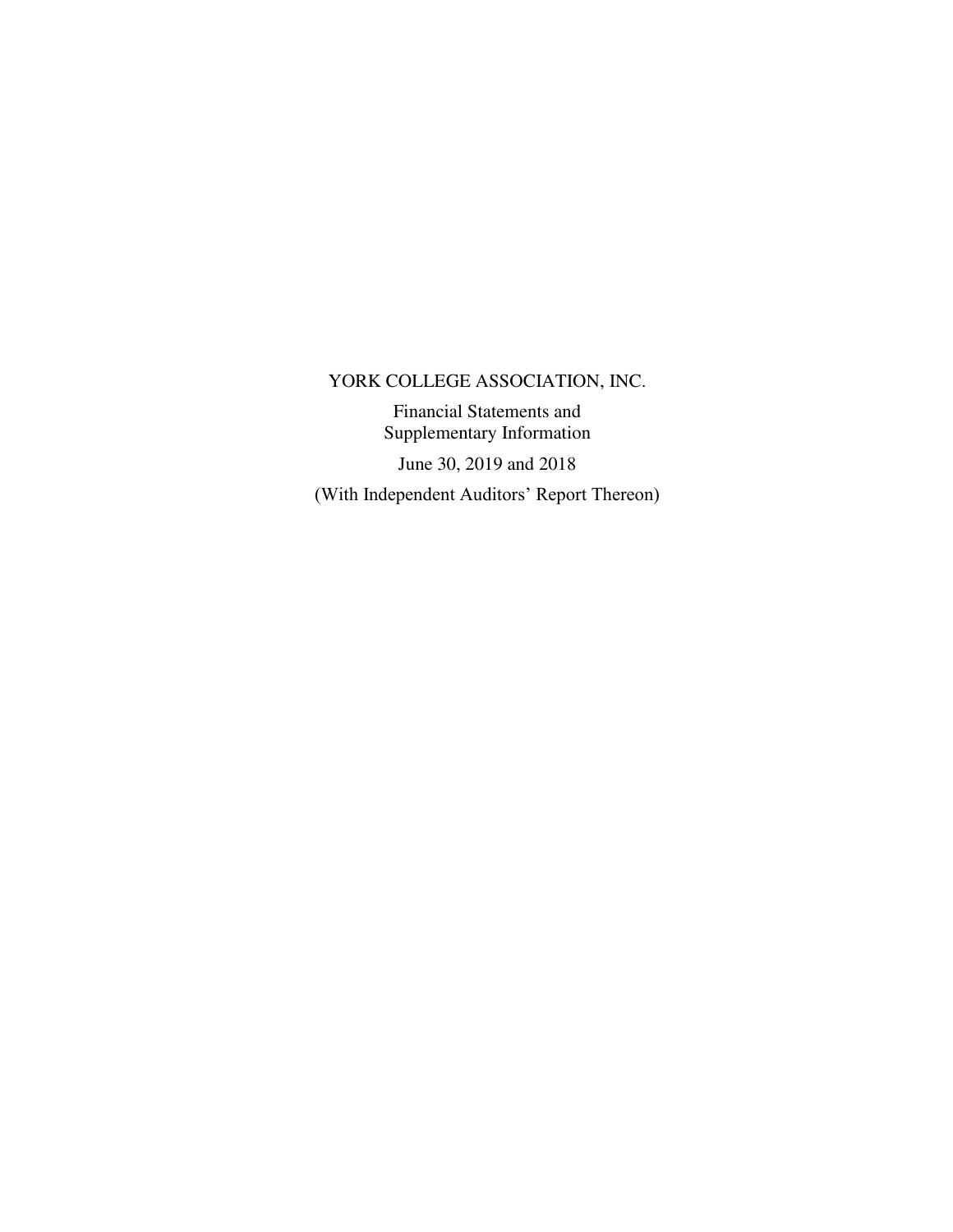## Table of Contents

|                                                                   | Page      |
|-------------------------------------------------------------------|-----------|
| <b>Independent Auditors' Report</b>                               | $1 - 2$   |
| Management's Discussion and Analysis                              | $3 - 8$   |
| <b>Financial Statements:</b><br><b>Statements of Net Position</b> | 9         |
| Statements of Revenue, Expenses and Changes in Net Position       | 10        |
| <b>Statements of Cash Flows</b>                                   | $11 - 12$ |
| <b>Notes to Financial Statements</b>                              | $13 - 19$ |
|                                                                   |           |

\* \* \* \* \* \*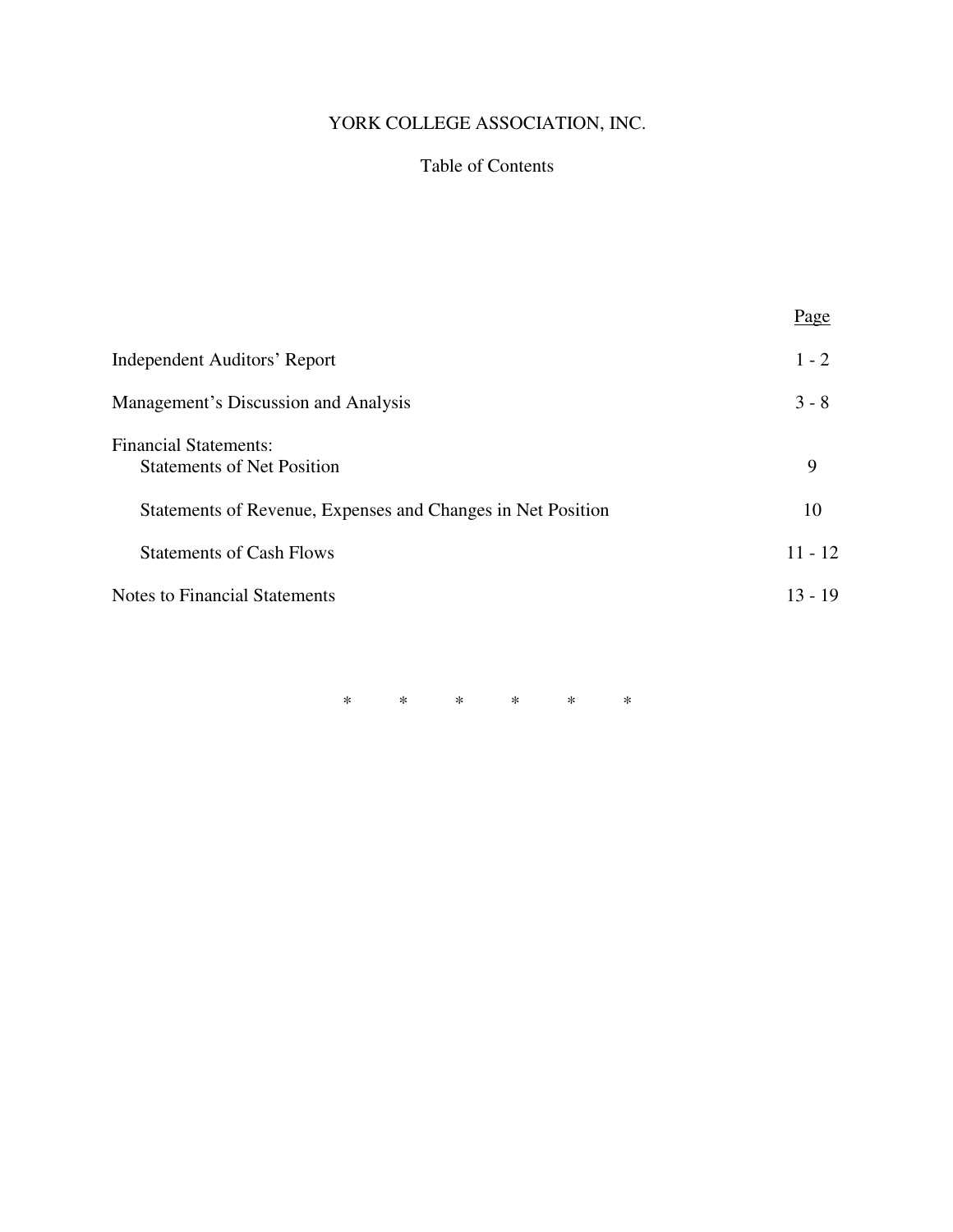

6390 Main Street, Suite 200 Williamsville, NY 14221

P 716.634.0700 TF 800.546.7556 F 716.634.0764 W EFPRgroup.com

## INDEPENDENT AUDITORS' REPORT

The Board of Directors York College Association, Inc.:

#### Report on the Financial Statements

We have audited the accompanying financial statements of York College Association, Inc. (the Association) as of and for the years ended June 30, 2019 and 2018, and related notes to financial statements, which collectively comprise the Association's financial statements as listed in the table of contents.

### Management's Responsibility for the Financial Statements

Management is responsible for the preparation and fair presentation of these financial statements in accordance with accounting principles generally accepted in the United States of America; this includes the design, implementation, and maintenance of internal control relevant to the preparation and fair presentation of financial statements that are free from material misstatement, whether due to fraud or error.

#### Auditor's Responsibility

Our responsibility is to express an opinion on these financial statements based on our audits. We conducted our audits in accordance with auditing standards generally accepted in the United States of America. Those standards require that we plan and perform the audit to obtain reasonable assurance about whether the financial statements are free from material misstatement.

An audit involves performing procedures to obtain audit evidence about the amounts and disclosures in the financial statements. The procedures selected depend on the auditor's judgment, including the assessment of the risks of material misstatement of the financial statements, whether due to fraud or error. In making those risk assessments, the auditor considers internal control relevant to the Association's preparation and fair presentation of the financial statements in order to design audit procedures that are appropriate in the circumstances, but not for the purpose of expressing an opinion on the effectiveness of the Association's internal control. Accordingly, we express no such opinion. An audit also includes evaluating the appropriateness of accounting policies used and the reasonableness of significant accounting estimates made by management, as well as evaluating the overall presentation of the financial statements.

We believe that the audit evidence we have obtained is sufficient and appropriate to provide a basis for our audit opinion.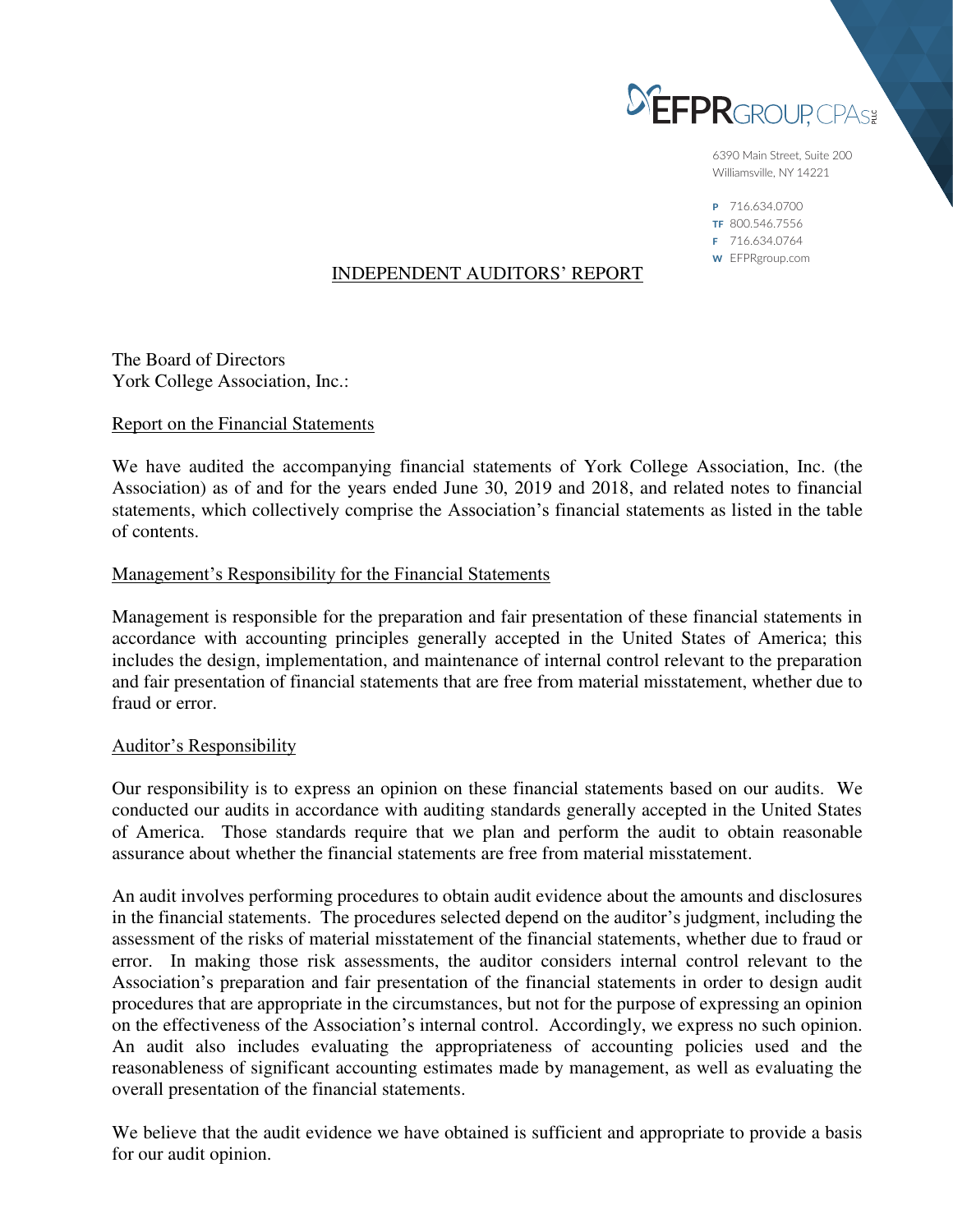## **Opinion**

In our opinion, the financial statements referred to above present fairly, in all material respects, the net position of York College Association, Inc. as of June 30, 2019 and 2018, and the respective changes in financial position and cash flows for the years then ended, in accordance with accounting principles generally accepted in the United States of America.

## Other Matter

## Required Supplementary Information

Accounting principles generally accepted in the United States of America require that the management's discussion and analysis on pages 3 through 8 be presented to supplement the basic financial statements. Such information, although not a part of the basic financial statements, is required by the Governmental Accounting Standards Board, who considers it to be an essential part of financial reporting for placing the basic financial statements in an appropriate operational, economic, or historical context. We have applied certain limited procedures to the required supplementary information in accordance with auditing standards generally accepted in the United States of America, which consisted of inquiries of management about the methods of preparing the information and comparing the information for consistency with management's responses to our inquiries, the basic financial statements, and other knowledge we obtained during our audit of the basic financial statements. We do not express an opinion or provide any assurance on the information because the limited procedures do not provide us with sufficient evidence to express an opinion or provide any assurance.

EFPR Group, CPAS, PLLC

Williamsville, New York October 1, 2019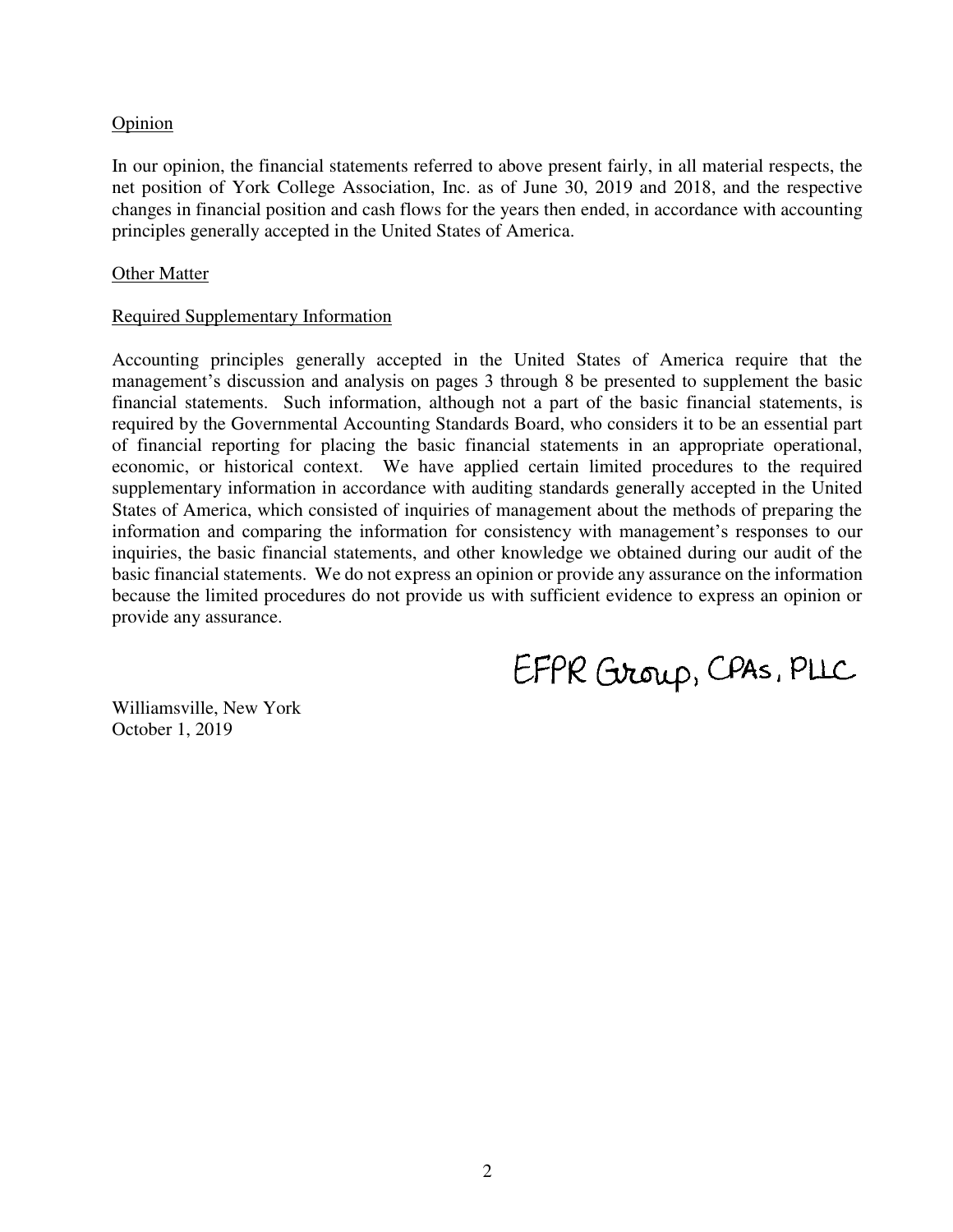Management's Discussion and Analysis

June 30, 2019

The intent of management's discussion and analysis (MD&A) is to provide readers with a comprehensive overview of York College Association, Inc.'s (the Association) financial position as of June 30, 2019, and changes in its net position for the year then ended. Since this MD&A is designed to focus on current activities, resulting changes, and currently known facts, it should be read in conjunction with the accompanying audited financial statements and related notes.

### **Financial Highlights**

- The Association's net position increased by \$19,808 or 2%.
- Operating revenue decreased by \$39,791 or 3%.
- Operating expenses decreased by \$240,389 or 16%.

#### **Financial Position**

The Association's net position, the difference between assets and liabilities, is one way to measure the Association's financial health. Over time, increases and decreases in the Association's net position is one indicator of whether its financial health is improving.

#### **Statements of Net Position**

The following summarizes the Association's assets, liabilities and net position as of June 30, 2019 and 2018, under the accrual basis of accounting:

|                                  | 2019            | 2018      | Dollar<br>change | Percent<br>change |
|----------------------------------|-----------------|-----------|------------------|-------------------|
| Assets:                          |                 |           |                  |                   |
| Current assets                   | \$<br>400,108   | 693,406   | (293, 298)       | (42%)             |
| Noncurrent assets                | 804,945         | 720,032   | 84,913           | 12%               |
| Total assets                     | 1,205,053       | 1,413,438 | (208, 385)       | (15%)             |
| Liabilities                      | 132,859         | 361,052   | (228, 193)       | (63%)             |
| Net position:                    |                 |           |                  |                   |
| Net investment in capital assets | 45,027          | 599       | 44,428           | 7,417%            |
| Unrestricted                     | 1,027,167       | 1,051,787 | (24,620)         | $(2\%)$           |
| Total net position               | 1,072,194<br>\$ | 1,052,386 | 19,808           | $2\%$             |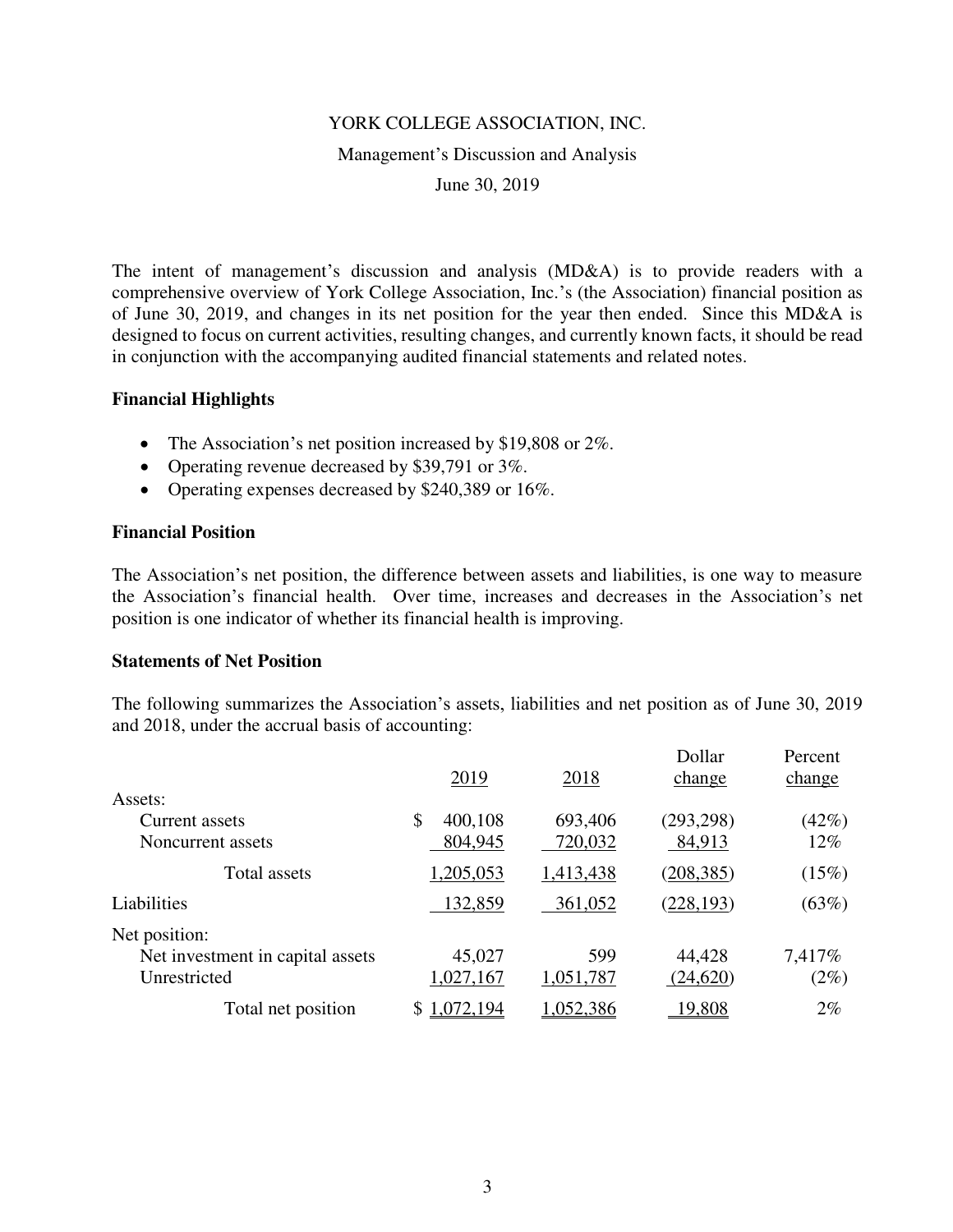### Management's Discussion and Analysis, Continued

At June 30, 2019, the Association's total assets decreased by \$208,385 or 15%, compared to the previous year. The majority of this variance was attributable to a decrease in cash and equivalents due to payments made for campus mapping software and computers for the student government lab that totaled \$45,027 and \$124,923, respectively.

At June 30, 2019, the Association's total current liabilities decreased by \$228,193 or 63%, compared to the previous year. This variance was related to a decrease in accounts payable and accrued expenses of \$93,115, primarily due to a large payment for the purchase of computers for students' use.

There were no other significant or unexpected changes in the Association's assets and liabilities.

The following illustrates the Association's net position at June 30, 2019 and 2018 by category:



**Net Position**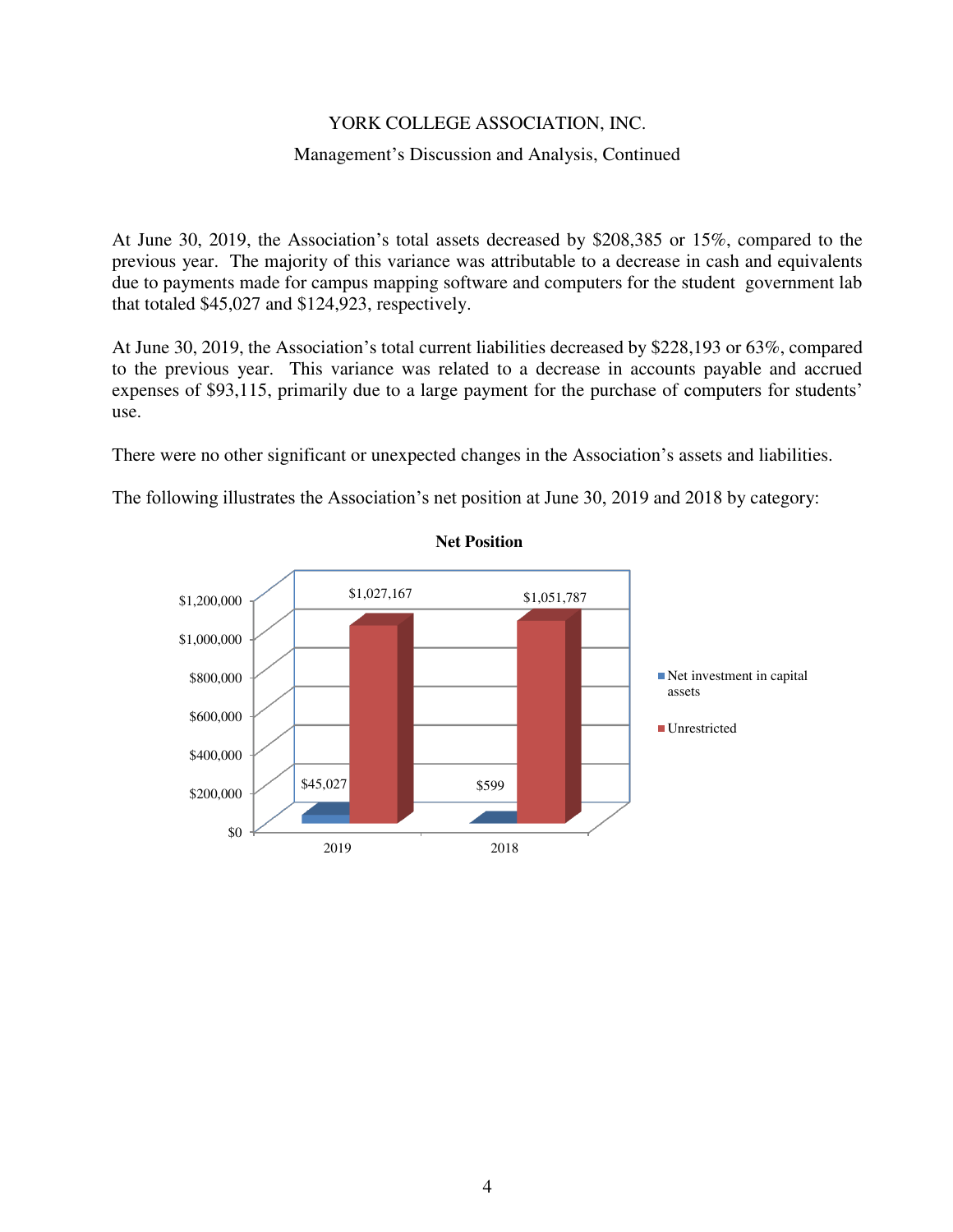### Management's Discussion and Analysis, Continued

### **Statements of Revenue, Expenses and Changes in Net Position**

The statements of revenue, expenses and changes in net position present the operating results of the Association, as well as nonoperating revenue and expenses, if any. The major components of revenue and expenses for the years ended June 30, 2019 and 2018 are as follows:

### **Revenue**

|                                 | 2019           | 2018      | Dollar<br>change | Percent<br>change |
|---------------------------------|----------------|-----------|------------------|-------------------|
| Operating revenue:              |                |           |                  |                   |
| Student activity fees           | \$<br>961,315  | 969,474   | (8,159)          | $(1\%)$           |
| Donated space and services      | 234,216        | 262,671   | (28, 455)        | $(11\%)$          |
| Other                           | 2,558          | 5,735     | (3,177)          | (55%)             |
| Total operating revenue         | 1,198,089      | 1,237,880 | (39,791)         | (3%)              |
| Nonoperating revenue:           |                |           |                  |                   |
| Interest income                 | 11,521         | 3,323     | 8,198            | 247%              |
| Net appreciation of investments | 31,196         | 42,844    | (11, 648)        | (27%)             |
| Total nonoperating revenue      | 42,717         | 46,167    | (3,450)          | (7%)              |
| Total revenue                   | \$<br>,240,806 | ,284,047  | (43,241)         | (3%)              |

The Association's total revenue for the year ended June 30, 2019 amounted to \$1,240,806, a decrease of \$43,241 or 3%, compared to the previous year. The major components of this variance relates to decrease in student activity fees and donated space and services of \$8,159 and \$28,455, respectively. Student activity fees decreased primarily due to a decrease in student activity rates and donated space and services decreased largely due to changes in board member rates. Additionally, nonoperating revenue decreased due to a smaller return on investment this fiscal year.

Student activity fees represented approximately 78% of total revenue and, accordingly, the Association is dependent upon this level of support to carry out its operations.

There were no other significant or unexpected changes in the Association's revenue.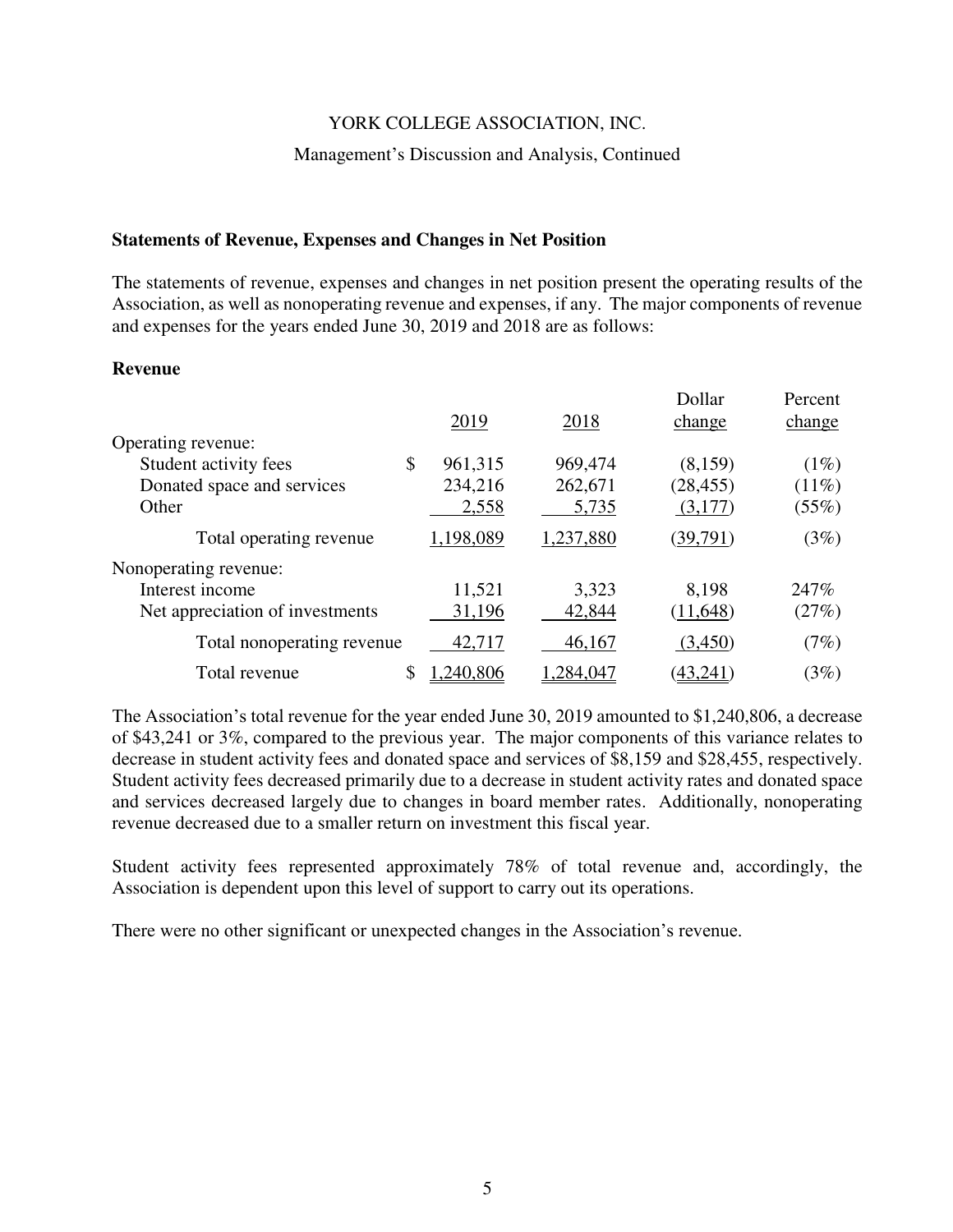Management's Discussion and Analysis, Continued



The following illustrates the Association's revenue, by source, for the year ended June 30, 2019:

## **Expenses**

|                                 | 2019          | 2018      | Dollar<br>change | Percent<br>change |
|---------------------------------|---------------|-----------|------------------|-------------------|
| Operating expenses:             |               |           |                  |                   |
| Student government              | \$<br>318,965 | 536,863   | (217,898)        | $(41\%)$          |
| Communications media            | 82,056        | 46,742    | 35,314           | 76%               |
| Workshops and conferences       | 80,075        | 92,654    | (12,579)         | (14%)             |
| Graduation/commencement         | 4,198         | 17,684    | (13, 486)        | (76%)             |
| Student clubs and organizations | 55,270        | 92,247    | (36,977)         | $(40\%)$          |
| Athletics and recreation        | 284,064       | 252,501   | 31,563           | 13%               |
| Management and general          | 395,771       | 417,213   | (21, 442)        | (5%)              |
| Depreciation                    | 599           | 5,483     | (4,884)          | (89%)             |
| Total operating expenses        | 1,220,998     | 1,461,387 | (240, 389)       | (16%)             |
| Nonoperating expense - College  |               |           |                  |                   |
| support                         |               | 500,000   | (500,000)        | $(100\%)$         |
| Total expenses                  | ,220,998      | 1,961,387 | (740, 389)       | (38%)             |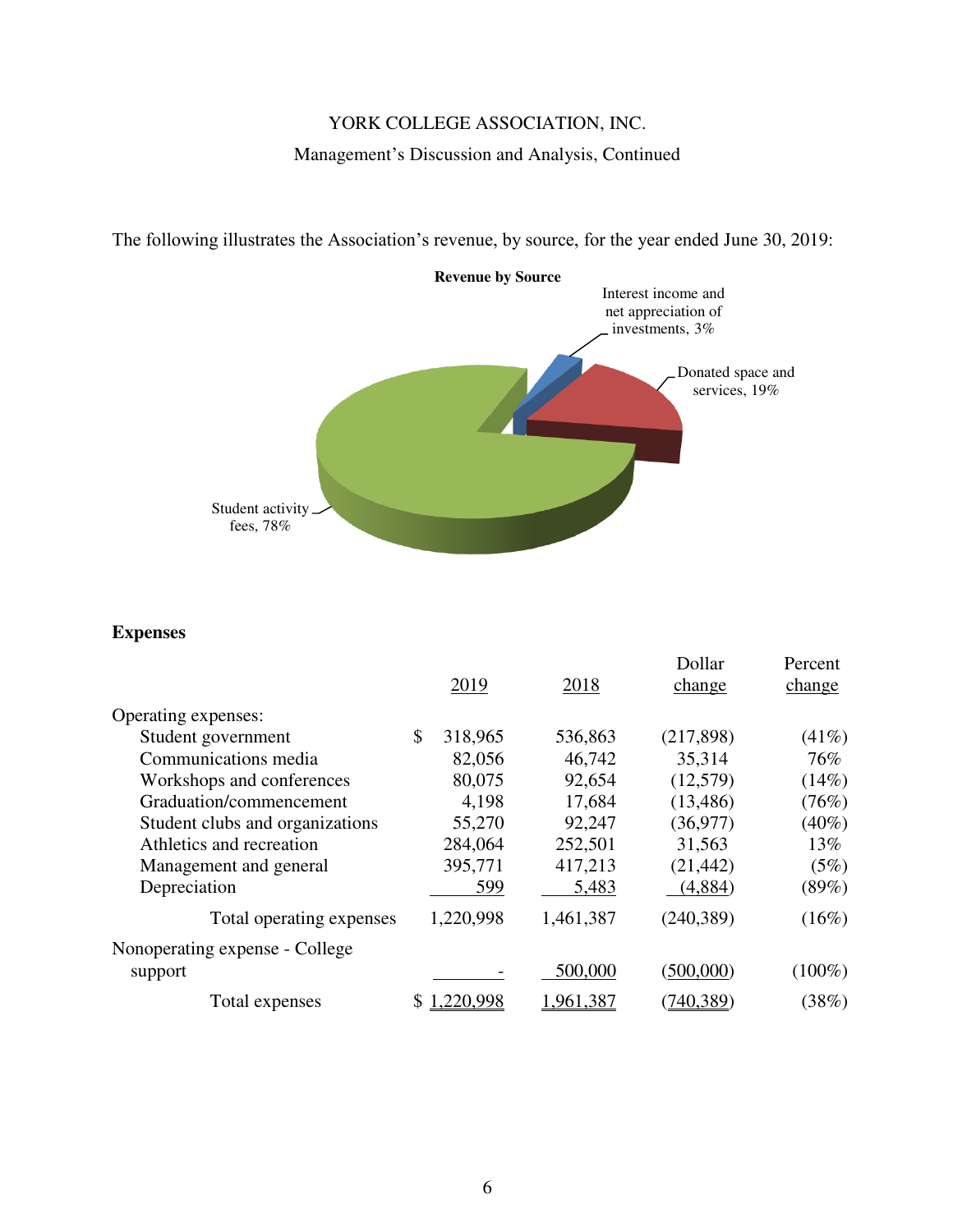### Management's Discussion and Analysis, Continued

Total expenses for the year ended June 30, 2019 were \$1,220,998, a decrease of \$740,389 or 38%, compared to the previous year. The major components of this variance were related to decreases in student government and College support of \$217,898 and \$500,000, respectively. Student government decreased primarily due to the purchase of furniture and computers for campus wide use in fiscal year 2018 that totaled \$173,702, in fiscal year 2019 this did not occur. College support decreased as last fiscal year there was a one-time transfer of \$500,000 to CUNY to assist in the maintenance and repair of the College's track and field.

There were no other significant or unexpected changes in the Association's expenses.

The following illustrates the Association's expenses, by category, for the year ended June 30, 2019:

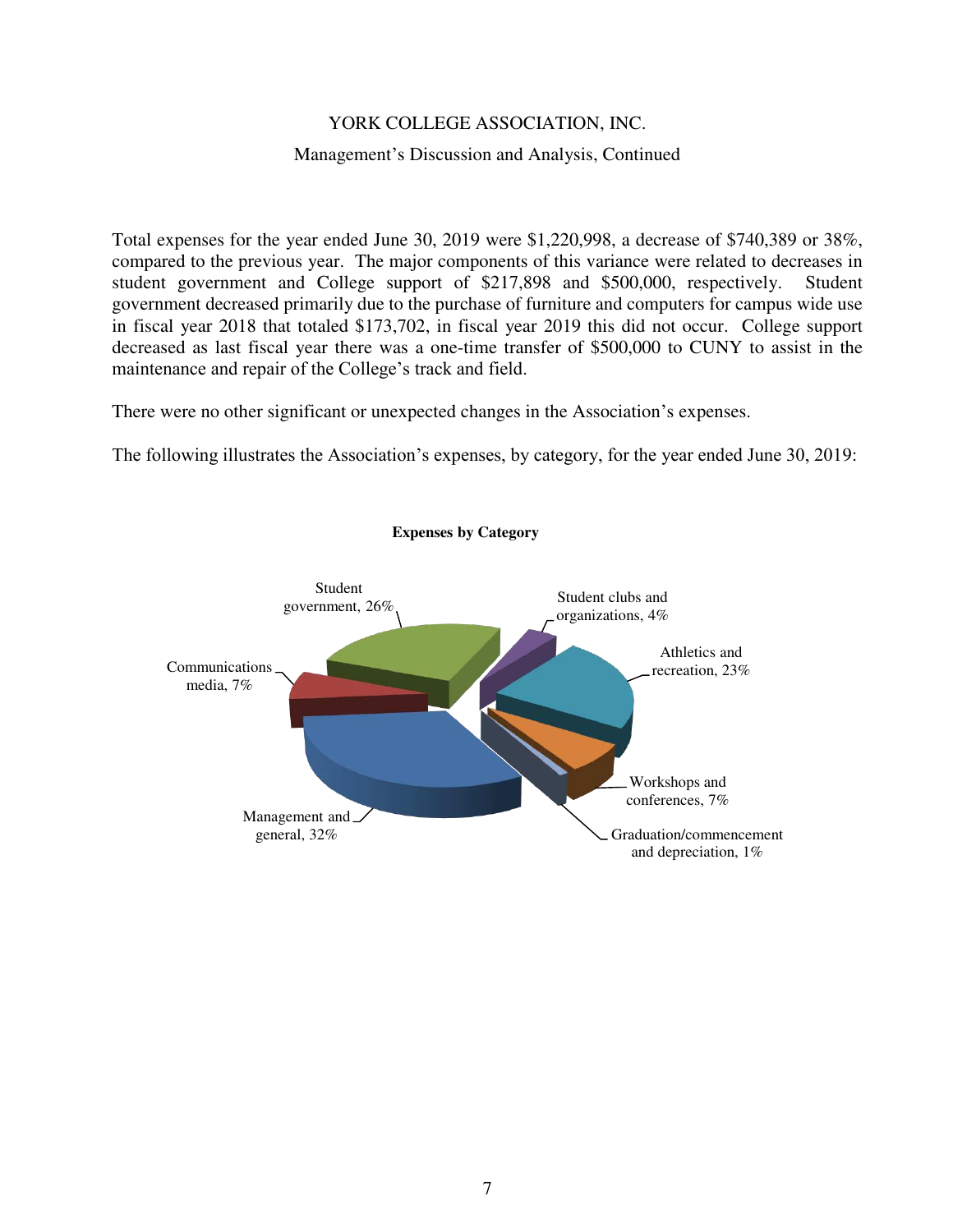Management's Discussion and Analysis, Continued

## **Cash Flows**

The statement of cash flows provides information about cash receipts and cash payments during the year. This statement assists users to assess the Association's ability to generate net cash flows, meet its obligations as they come due, and its dependency on external financing. The following summarizes the Association's cash flows for the year ended June 30, 2019:



## **Economic Factors That May Affect the Future**

There are no known economic factors that may influence the future, with the exception of student enrollment, which directly relates to the amount of revenue earned, as well as related expenses incurred.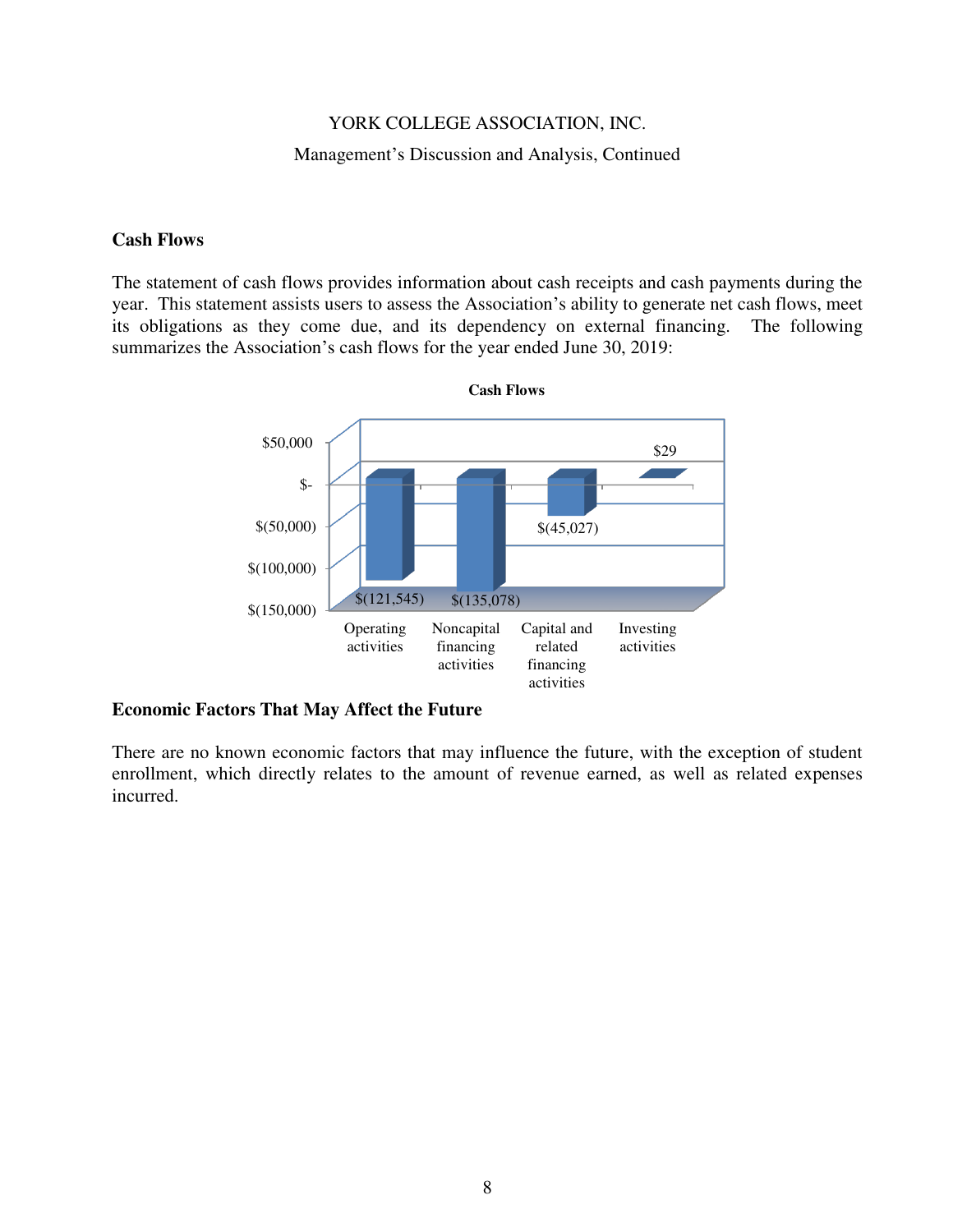# YORK COLLEGE ASSOCIATION, INC. Statements of Net Position June 30, 2019 and 2018

| Assets                                       | 2019          | 2018      |
|----------------------------------------------|---------------|-----------|
| Current assets:                              |               |           |
| Cash and equivalents (note 3)                | \$<br>220,215 | 521,836   |
| Accounts receivables:                        |               |           |
| <b>Activity fees</b>                         | 105,658       | 97,935    |
| Advance                                      |               | 70        |
| Total accounts receivables                   | 105,658       | 98,005    |
| Prepaid insurance                            | 5,201         | 6,734     |
| Investments, short-term                      | 69,034        | 66,831    |
| Total current assets                         | 400,108       | 693,406   |
| Noncurrent assets:                           |               |           |
| Investments, long-term (note 4)              | 759,918       | 719,433   |
| Capital assets, net (note 5)                 | 45,027        | 599       |
| Total noncurrent assets                      | 804,945       | 720,032   |
| Total assets                                 | 1,205,053     | 1,413,438 |
| Liabilities                                  |               |           |
| <b>Current liabilities:</b>                  |               |           |
| Accounts payable and accrued expenses        | 104,142       | 197,257   |
| Due to York College entities (note 7)        | 26,345        | 161,502   |
| Deposits held in custody for others (note 8) | 2,372         | 2,293     |
| <b>Total current liabilities</b>             | 132,859       | 361,052   |
| Net Position                                 |               |           |
| Net investment in capital assets             | 45,027        | 599       |
| Unrestricted                                 | 1,027,167     | 1,051,787 |
| Total net position                           | \$1,072,194   | 1,052,386 |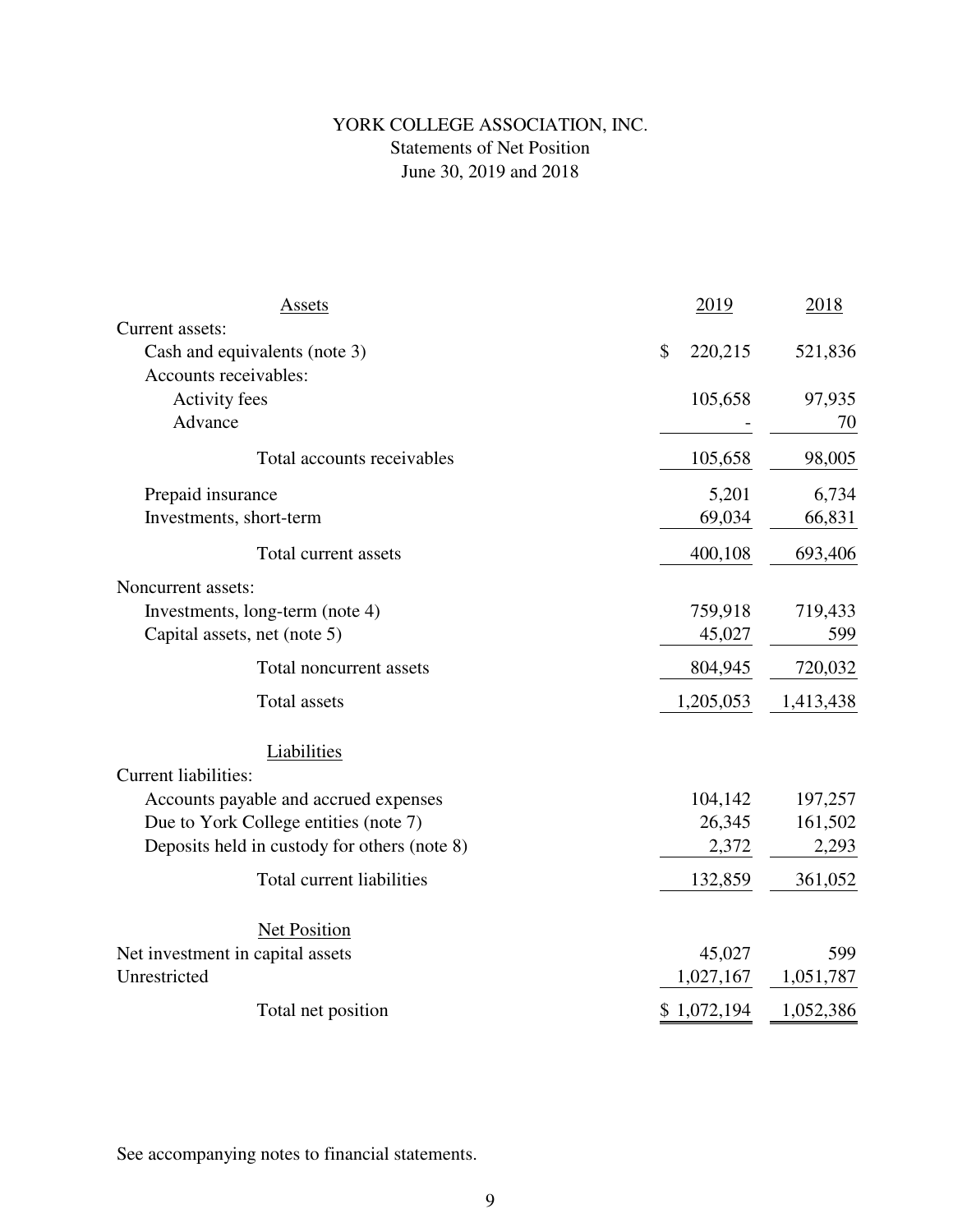# Years ended June 30, 2019 and 2018 YORK COLLEGE ASSOCIATION, INC. Statements of Revenue, Expenses and Changes in Net Position

|                                       | 2019          | 2018       |
|---------------------------------------|---------------|------------|
| Operating revenue:                    |               |            |
| Student activity fees                 | \$<br>961,315 | 969,474    |
| Donated space and services (note 6)   | 234,216       | 262,671    |
| Other                                 | 2,558         | 5,735      |
| Total operating revenue               | 1,198,089     | 1,237,880  |
| Operating expenses:                   |               |            |
| Student government                    | 318,965       | 536,863    |
| Communications media                  | 82,056        | 46,742     |
| Workshops and conferences             | 80,075        | 92,654     |
| Graduation/commencement               | 4,198         | 17,684     |
| Student clubs and organizations       | 55,270        | 92,247     |
| Athletics and recreation              | 284,064       | 252,501    |
| Management and general                | 395,771       | 417,213    |
| Depreciation (note 5)                 | 599           | 5,483      |
| Total operating expenses              | 1,220,998     | 1,461,387  |
| Loss from operations                  | (22,909)      | (223, 507) |
| Nonoperating revenue (expenses):      |               |            |
| Interest income                       | 11,521        | 3,323      |
| Net appreciation of investments       | 31,196        | 42,844     |
| College support                       |               | (500,000)  |
| Total nonoperating revenue (expenses) | 42,717        | (453, 833) |
| Change in net position                | 19,808        | (677, 340) |
| Net position at beginning of year     | 1,052,386     | 1,729,726  |
| Net position at end of year           | \$1,072,194   | 1,052,386  |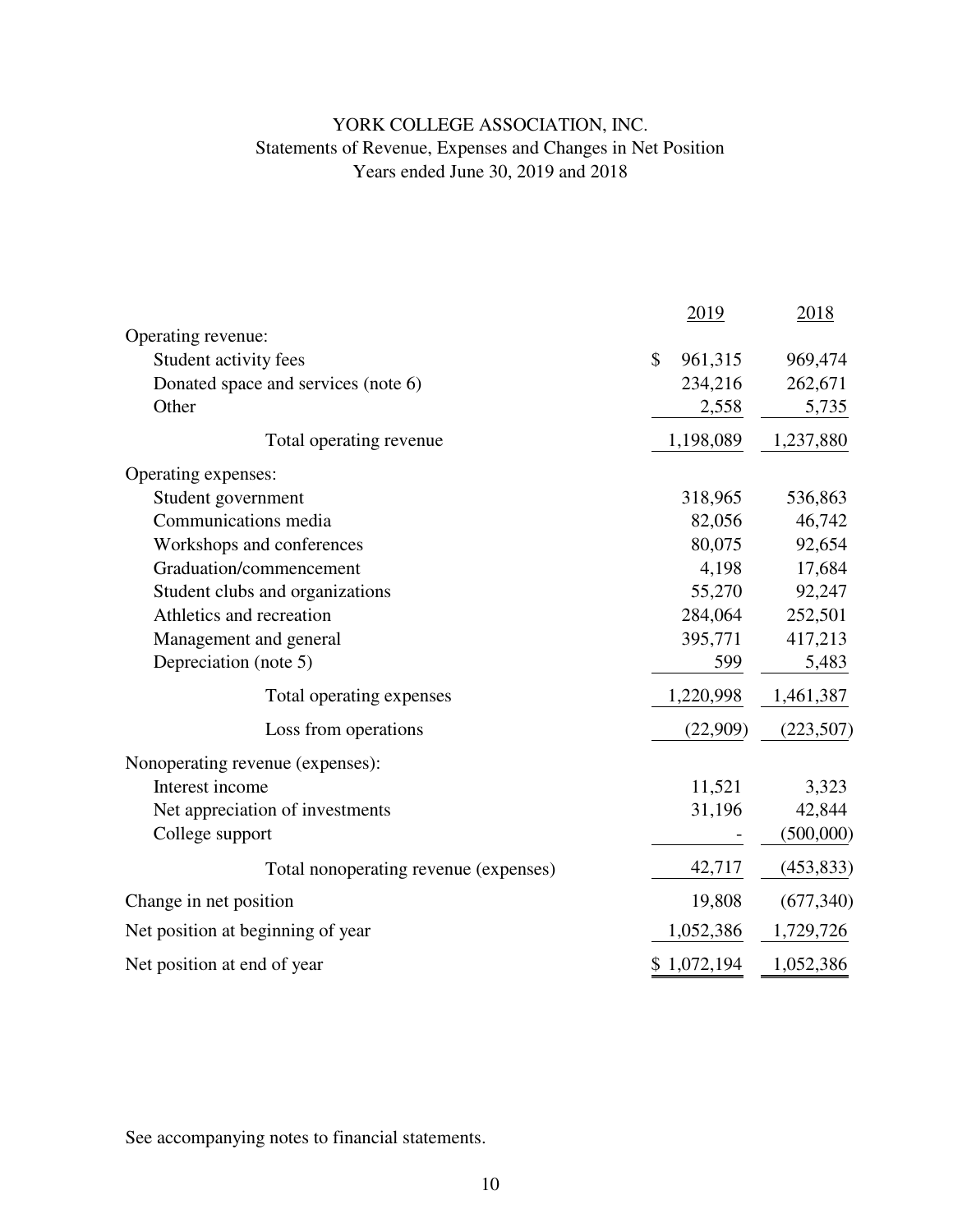# YORK COLLEGE ASSOCIATION, INC. Statements of Cash Flows Years ended June 30, 2019 and 2018

|                                                               | 2019          | 2018        |
|---------------------------------------------------------------|---------------|-------------|
| Cash flows from operating activities:                         |               |             |
| Cash receipts from:                                           |               |             |
| Student activity fees                                         | \$<br>953,592 | 955,395     |
| Other                                                         | 2,628         | 5,665       |
| Cash payments to/for:                                         |               |             |
| Employees' salaries and benefits                              | (120, 828)    | (146,083)   |
| <b>Services</b>                                               | (207, 342)    | (196, 677)  |
| Vendors                                                       | (749, 595)    | (703, 263)  |
| Net cash used in operating activities                         | (121, 545)    | (84,963)    |
| Cash flows from noncapital financing activities:              |               |             |
| Decrease in due to York College entities                      | (135, 157)    | (39, 396)   |
| Increase (decrease) in deposits held in custody for others    | 79            | (1,252)     |
| College support                                               |               | (500,000)   |
| Net cash used in noncapital financing activities              | (135,078)     | (540, 648)  |
| Cash flows from capital and related financing activities -    |               |             |
| capital assets acquired                                       | (45,027)      |             |
| Cash flows from investing activities - interest and dividends | 29            | 35          |
| Net change in cash and equivalents                            | (301,621)     | (625, 576)  |
| Cash and equivalents at beginning of year                     | 521,836       | 1,147,412   |
| Cash and equivalents at end of year                           | \$<br>220,215 | 521,836     |
|                                                               |               | (Continued) |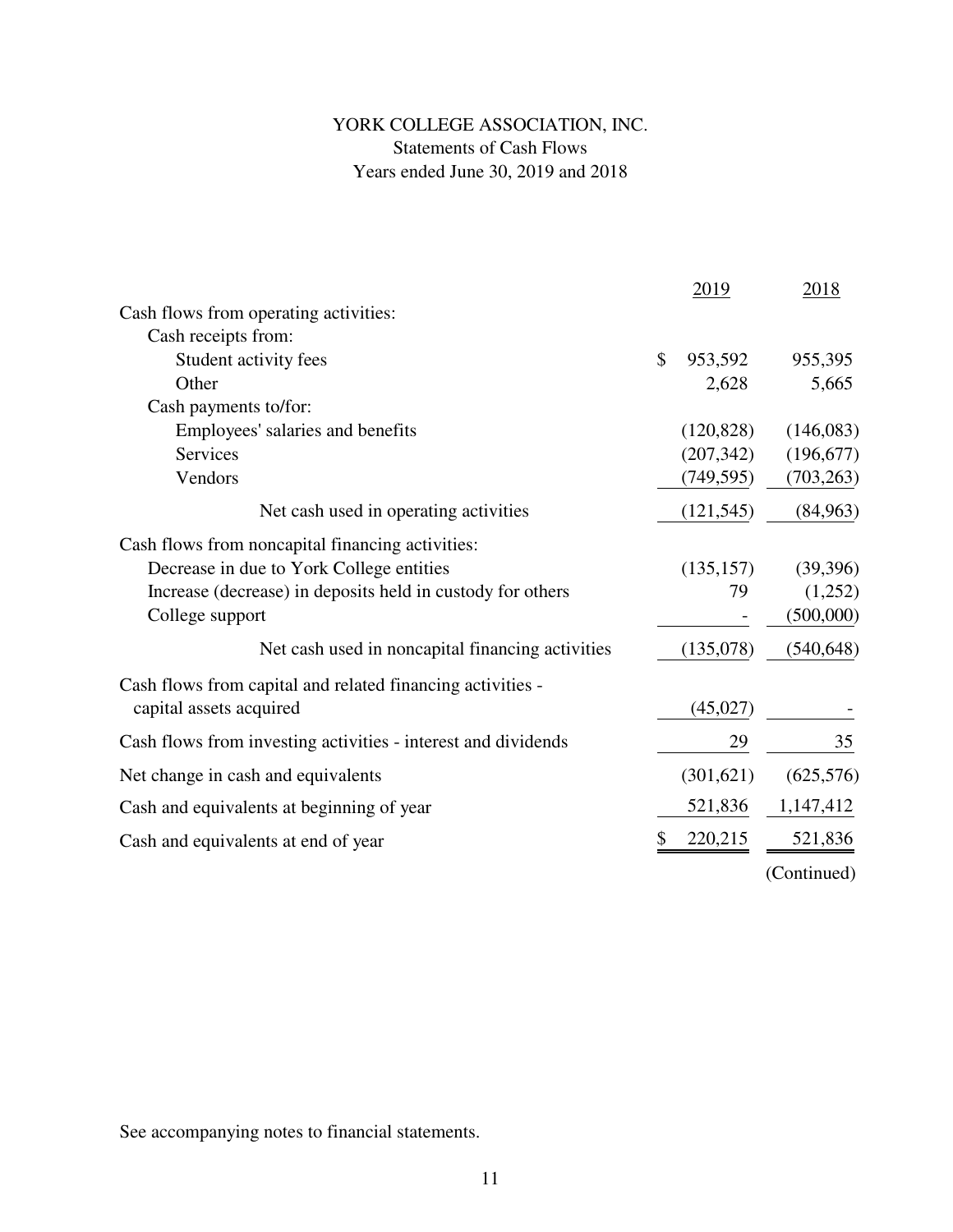# YORK COLLEGE ASSOCIATION, INC. Statements of Cash Flows, Continued

|                                                 | 2019                      | 2018         |
|-------------------------------------------------|---------------------------|--------------|
| Reconciliation of loss from operations to net   |                           |              |
| cash used in operating activities:              |                           |              |
| Loss from operations                            | $\mathcal{S}$<br>(22,909) | (223,507)    |
| Adjustments to reconcile loss from operations   |                           |              |
| to net cash used in operating activities:       |                           |              |
| Depreciation                                    |                           | 599<br>5,483 |
| Changes in:                                     |                           |              |
| Accounts receivable                             | (7,653)                   | (14, 149)    |
| Prepaid insurance                               | 1,533                     | (4,408)      |
| Accounts payable and accrued expenses           | (93, 115)                 | 151,618      |
| Net cash used in operating activities           | (121, 545)<br>\$          | (84, 963)    |
| Supplemental schedule of cash flow information: |                           |              |
| Donated space and services revenue              | \$<br>234,216             | 262,671      |
| Professional services                           | 230,620                   | 259,423      |
| Facilities                                      | 3,596                     | 3,248        |
| Donated space and services expense              | 234,216<br>\$             | 262,671      |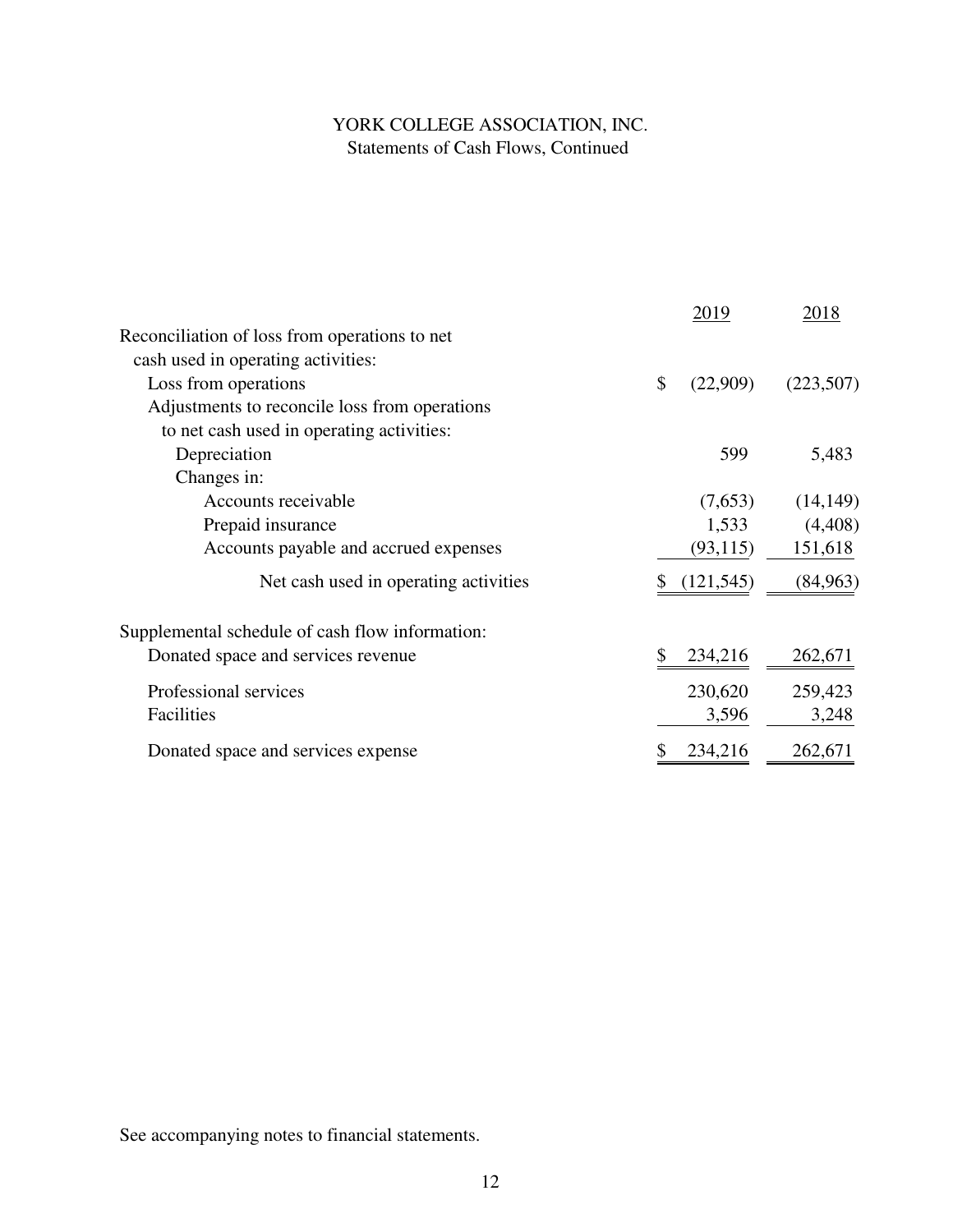#### Notes to Financial Statements

June 30, 2019 and 2018

#### (1) Nature of Organization

 The York College Association, Inc. (the Association) is a nonprofit entity created for the principal purpose of developing and cultivating educational, social, cultural, and recreational activities among students of York College (the College) of the City University of New York (CUNY or the University). The Association was incorporated on February 24, 1984.

#### (2) Summary of Significant Accounting Policies

#### (a) Basis of Accounting

- The Association's accounting policies conform to accounting principles generally accepted in the United States of America (GAAP) and applicable Governmental Accounting Standards Board (GASB) pronouncements.
- For financial reporting purposes, the Association is considered to be a special-purpose entity engaged only in business-type activities. GASB defines business-type activities as activities financed in whole or in part by fees charged to external parties for goods or services. Accordingly, the accompanying financial statements have been prepared using the economic resources measurement focus and the accrual basis of accounting in accordance with GAAP, as prescribed by GASB. For financial reporting purposes, the Association is also considered to be a discretely presented component unit of the University, as defined by GASB.

#### (b) Net Position

The Association's resources are classified into the following net position categories:

- Net investment in capital assets Capital assets, net of accumulated depreciation and outstanding principal balances of debt, if any, attributable to the acquisition, construction, or improvement of those assets.
- Restricted non-expendable Net position subject to externally imposed stipulations requiring the Association to maintain them in perpetuity.
- Restricted expendable Net position whose use is subject to externally imposed stipulations that can be fulfilled by the actions of the Association or the passage of time.
- Unrestricted All other net position including net position designated by actions, if any, of the Association's Board of Directors.

At June 30, 2019, the Association had no restricted net position.

(c) Cash and Equivalents

 Cash and equivalents are comprised of highly liquid instruments with original maturities of 90 days or less.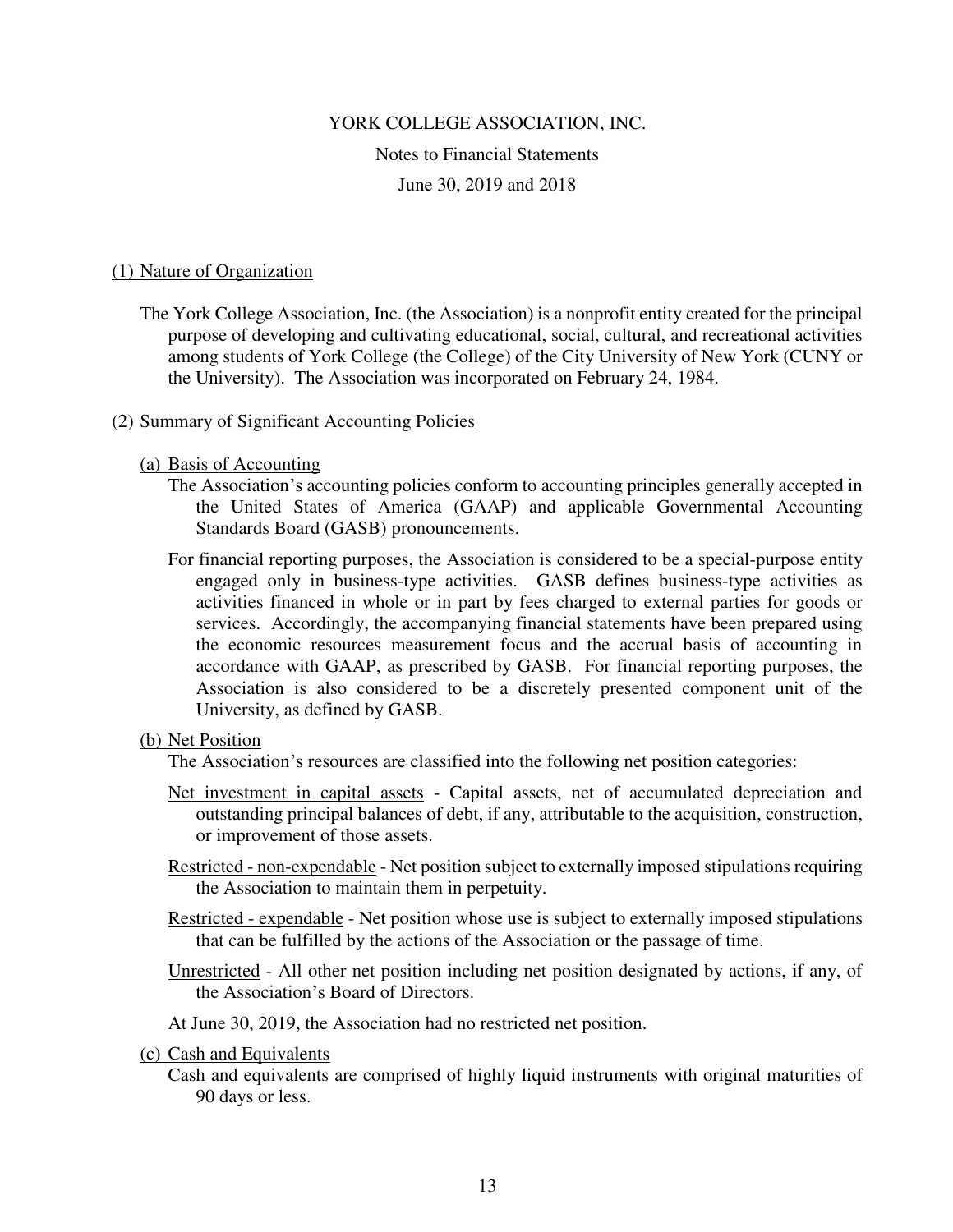#### Notes to Financial Statements, Continued

#### (2) Summary of Significant Accounting Policies, Continued

## (d) Accounts Receivable

 Accounts receivable are charged to bad debt expense when they are determined to be uncollectible based upon a periodic review of the accounts by management. Accounting principles generally accepted in the United States of America require that the allowance method be used to recognize bad debts; however, the effect of using the direct write-off method is not materially different from the results that would have been obtained under the allowance method.

### (e) Investments

 The Association has investments held by CUNY in an investment pool which is under the control of the Committee on Fiscal Affairs of the Board of Trustees of CUNY (the Committee) totaling \$799,914 and \$757,298 at June 30, 2019 and 2018, respectively. Several investment advisory firms are engaged to assist the Committee in its investment pool portfolio management, which is comprised of cash and cash equivalents, corporate bonds, equities, mutual funds, U.S. agency mortgage-backed securities, U.S. government bonds and foreign bonds. The Association also has investments in money market accounts which are reported at their fair values of \$29,038 and \$28,966 at June 30, 2019 and 2018, respectively. Realized and unrealized gains and losses are included in the statements of revenue, expenses and changes in net position.

## (f) Fair Value Measurements and Disclosures

- Custodial credit risk as it relates to investments is the risk that in the event of failure of the counterparty of a transaction, the Association will not be able to recover the value of its investment portfolio that is in the possession of that failed counterparty. At June 30, 2019, the Association's entire investment portfolio balance of \$799,914 was exposed to custodial credit risk, as it was uninsured and uncollateralized.
- A framework has been established for measuring fair value. That framework provides a fair value hierarchy that prioritizes the inputs to valuation techniques used to measure fair value. The hierarchy gives the highest priority to unadjusted quoted prices in active markets for identical assets or liabilities (Level 1 measurements) and the lowest priority to unobservable inputs (Level 3 measurements). The three levels of the fair value hierarchy are described below:
	- Level 1 Inputs to the valuation methodology are unadjusted quoted prices for identical assets or liabilities in active markets that the Association has the ability to access.
	- Level 2 Inputs to the valuation methodology include:
		- Quoted prices for similar assets or liabilities in active markets;
		- Quoted prices for identical or similar assets or liabilities in inactive markets;
		- Inputs other than quoted prices that are observable for the assets or liability; and
		- Inputs that are derived principally from or corroborated by observable market data by correlation or other means.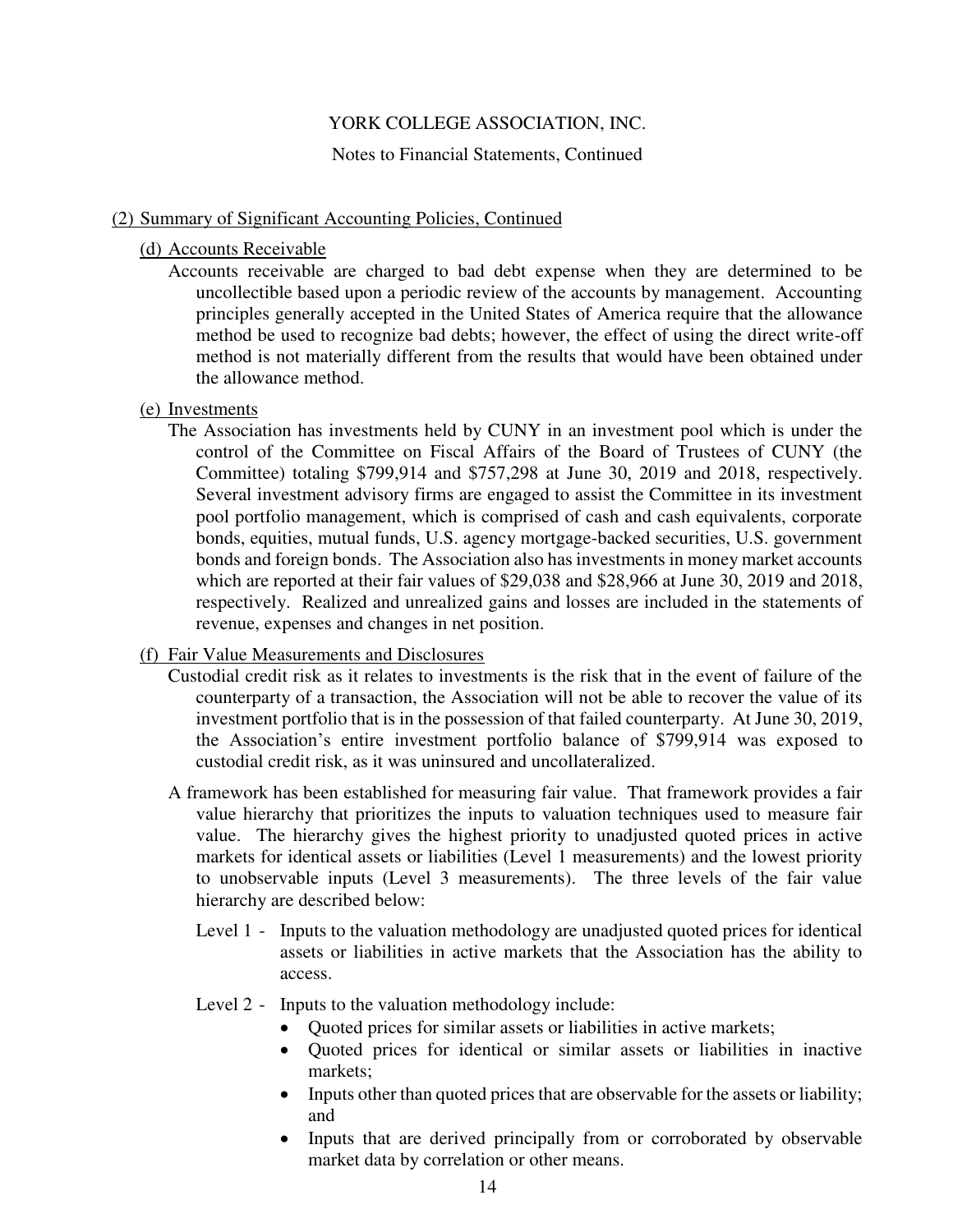## Notes to Financial Statements, Continued

## (2) Summary of Significant Accounting Policies, Continued

- (f) Fair Value Measurements and Disclosures, Continued
	- Level 3 Inputs to the valuation methodology are unobservable and significant to the fair value measurement.
	- The asset's or liability's fair value measurement level within the fair value hierarchy is based on the lowest level of any input that is significant to the fair value measurement. Valuation techniques used need to maximize the use of observable inputs and minimize the use of unobservable inputs. There have been no changes in the methodologies used at June 30, 2019.
	- At June 30, 2019 and 2018, the Association's money market accounts of \$29,038 and \$28,966, respectively, are Level 1 assets.

## (g) Capital Assets

 Capital assets are stated at cost at the date of acquisition or fair value at the date of contribution, if donated. In accordance with the Association's capital asset policy, capital assets are defined as any asset with a useful life of at least two years and a cost or value at the time of receipt of \$5,000 or more for computer hardware and for all other furniture and equipment. Depreciation is computed using the straight-line method over the estimated useful life of the asset and is not allocated to the functional expense categories. The estimated useful life of furniture, fixtures and equipment is five years.

#### (h) Revenue Recognition

 Operating revenue is recognized in the period earned and is primarily derived from student activity fees levied by a resolution of the Board of Directors of the University and collected by the College on the Association's behalf.

#### (i) Donated Space and Services

 The Association operates on the campus of the College and utilizes office space and equipment, as well as personal services of certain college employees. The cost savings associated with such arrangements are recorded as donated space and services and are recognized as revenue and expenses in the accompanying financial statements based on the fair value of such space and services (note 6).

## (j) Functional Expenses

 The costs of providing the various programs and other activities have been summarized on a functional basis in the statements of revenue, expenses and changes in net position. Accordingly, certain costs have been allocated among the programs and supporting services benefited.

## (k) Use of Estimates

 The preparation of financial statements in accordance with GAAP requires management to make estimates and judgments that affect the reported amounts of assets and liabilities and disclosures of contingent assets and liabilities at the date of the financial statements and the reported amounts of revenues and expenses during the reporting period. Actual results could differ from those estimates.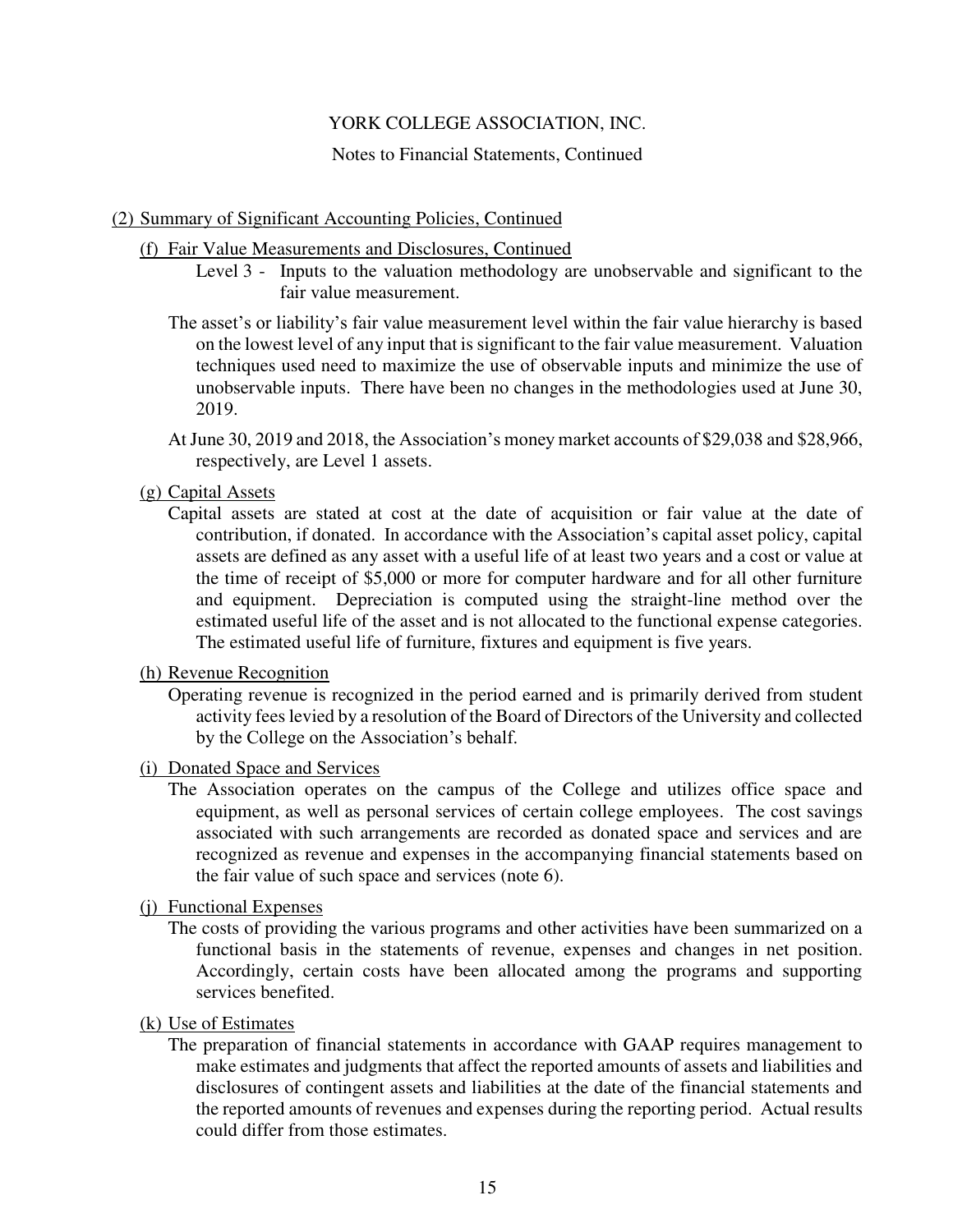### Notes to Financial Statements, Continued

## (2) Summary of Significant Accounting Policies, Continued

#### (l) Subsequent Events

 Management has evaluated subsequent events through the date of the report which is the date the financial statements were available to be issued.

## (m) Income Taxes

The Association is exempt from income taxes under Section  $501(c)(3)$  of the Internal Revenue Code (the Code), therefore, no provision for income taxes is reflected in the financial statements. The Association has been classified as a publicly supported organization that is not a private foundation under Section 509(a) of the Code. The Association presently discloses or recognizes income tax positions based on management's estimate of whether it is reasonably possible or probable that a liability has been incurred for unrecognized income taxes. Management has concluded that the Association has taken no uncertain tax positions that require adjustment in its financial statements. U.S. Forms 990 filed by the Association are subject to examination by taxing authorities.

#### (n) Reclassifications

 Reclassifications have been made to certain 2018 balances in order to conform them to the 2019 presentation.

#### (3) Cash and Equivalents

Custodial credit risk of deposits is the risk that the Association's deposits may not be returned in the event of a bank failure. At June 30, 2019, \$112,645 of the Association's bank balance of \$362,645 was exposed to custodial credit risk as it was uninsured and uncollateralized.

#### (4) Investments in CUNY Investment Pool and Related Investment Income

 The Association's investments in the investment pool comprise assets which are pooled and invested by and under the control of the Committee on Fiscal Affairs of the Board of Trustees of CUNY. Pooled investments include equity and fixed income securities. Investments as of June 30, 2019 and 2018, are comprised of the following:

|                                                 | 2019      | <u>2018</u>    |
|-------------------------------------------------|-----------|----------------|
| Investments in CUNY investment pool, short-term | 39.996    | 37,865         |
| Investments in CUNY investment pool, long-term  | 759.918   | 719,433        |
| Total investments                               | \$799.914 | <u>757,298</u> |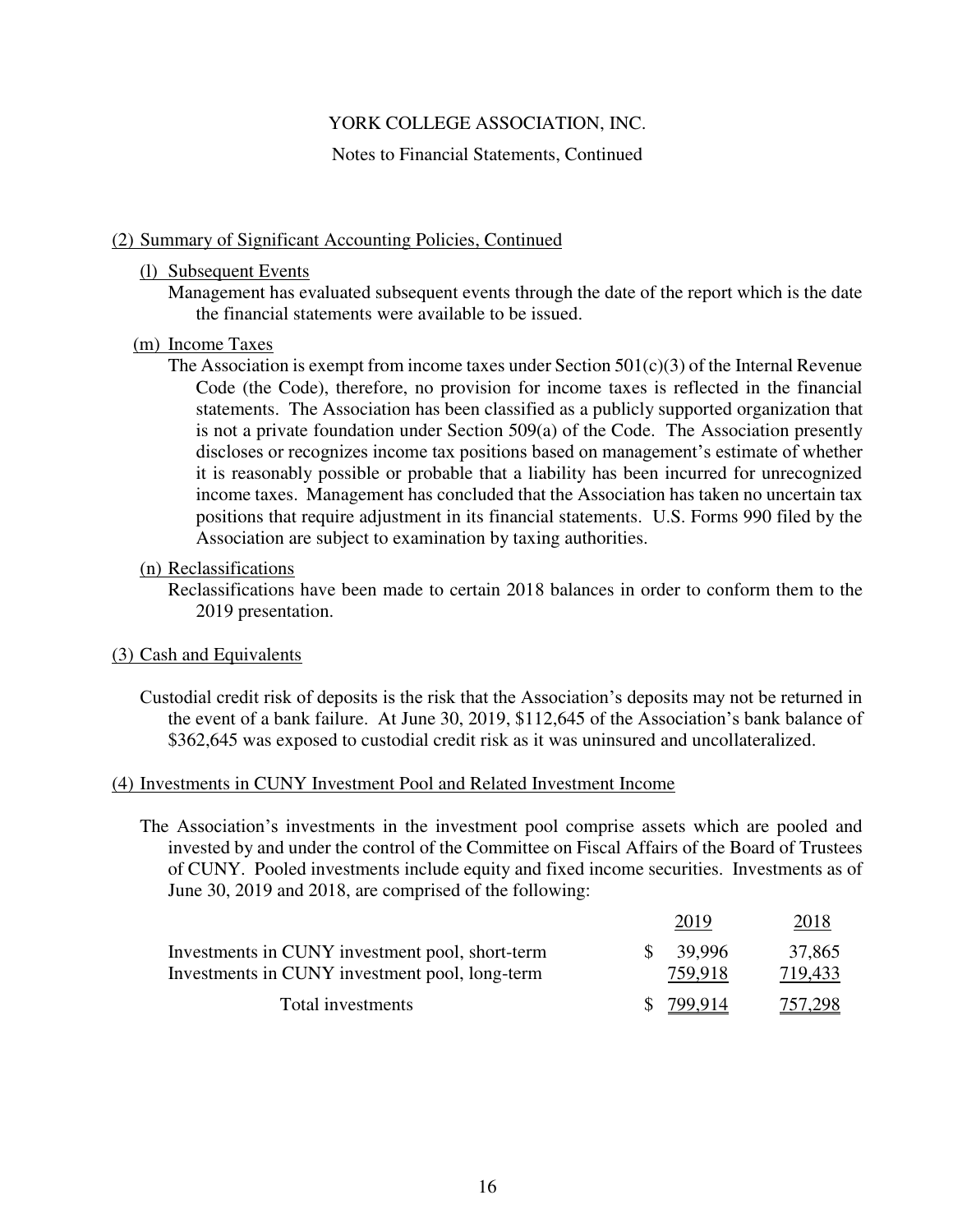## Notes to Financial Statements, Continued

## (4) Investments in CUNY Investment Pool and Related Investment Income, Continued

The following table summarizes the activity for financial instruments in 2019 and 2018:

| Balance at July 1, 2017  | \$711,239 |
|--------------------------|-----------|
| Interest and dividends   | 3,215     |
| Realized gain            | 10,992    |
| Unrealized gain          | 31,852    |
| Balance at June 30, 2018 | 757,298   |
| Interest and dividends   | 11,420    |
| Realized gain            | 121,106   |
| Unrealized loss          | (89,910)  |
| Balance at June 30, 2019 |           |

A summary of investment gain for the years ended June 30, 2019 and 2018 is as follows:

|                        | 2019     | 2018   |
|------------------------|----------|--------|
| Interest and dividends | 11,420   | 3,215  |
| Realized gains         | 121,106  | 10,992 |
| Unrealized gain (loss) | (89,910) | 31,852 |
| Total investment gain  | 42,616   | 46,059 |

## (5) Capital Assets

At June 30, 2019 and 2018, capital assets consisted of the following:

|                                                          | 2019                         |                 |           |                       |
|----------------------------------------------------------|------------------------------|-----------------|-----------|-----------------------|
|                                                          | Beginning<br>balance         | Additions       | Disposals | Ending<br>balance     |
| Furniture and equipment<br>Less accumulated depreciation | 158,507<br>\$<br>(157,908)   | 45,027<br>(599) |           | 203,534<br>(158, 507) |
| Capital assets, net                                      | \$<br>599                    | (44, 428)       |           | 45,027                |
|                                                          |                              | 2018            |           |                       |
|                                                          | Beginning<br>balance         | Additions       | Disposals | Ending<br>balance     |
| Furniture and equipment<br>Less accumulated depreciation | 158,507<br>\$.<br>(152, 425) | (5, 483)        |           | 158,507<br>(157,908)  |
| Capital assets, net                                      | \$<br>6,082                  | (5, 483)        |           | 599                   |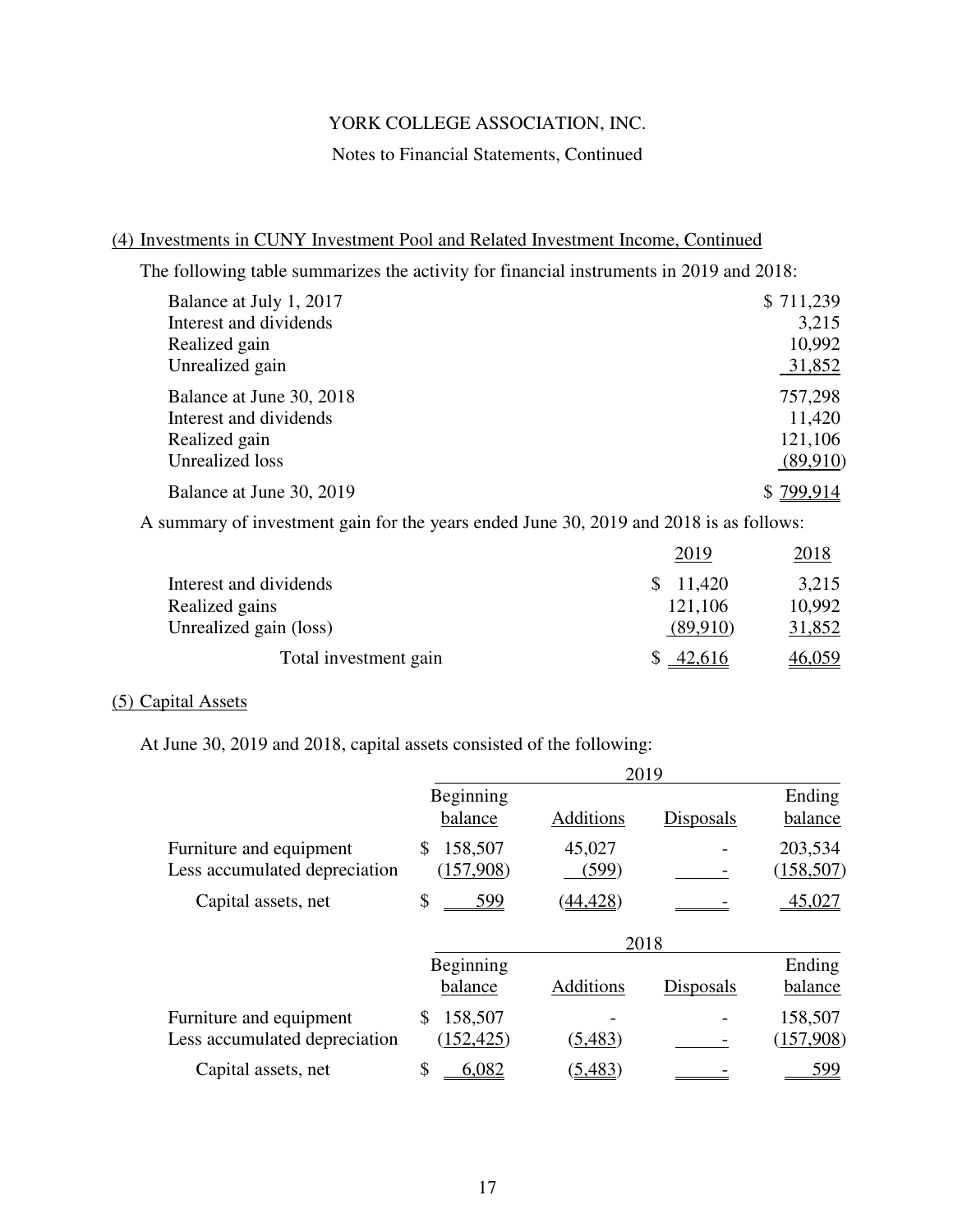## Notes to Financial Statements, Continued

### (6) Donated Space and Services

 The Association utilizes certain professional services and facilities provided by the College. The estimated fair values of professional services and facilities are included in the accompanying statements of revenue, expenses and changes in net position. Professional services and facilities for the years ended June 30, 2019 and 2018 amounted to the following:

|                       | 2019          | 2018           |
|-----------------------|---------------|----------------|
| Professional services | \$230,620     | 259,423        |
| Facilities            | 3,596         | 3,248          |
| Total                 | 234,216<br>S. | <u>262,671</u> |

### (7) Related Party Transactions

- At June 30, 2019 and 2018, the Association owed \$26,345 and \$161,502, respectively, to other York College entities. The Association is occasionally required to transfer funds to/from other York College-related entities during the course of the year for payroll reimbursement and other costs, if any.
- The Association has invested \$799,914 and \$757,298 as of June 30, 2019 and 2018, respectively, in the CUNY Investment Pool (note 4) which is under the control of the Committee, a related party.

## (8) Deposits Held in Custody for Others

 At June 30, 2019 and 2018, the Association held \$2,372 and \$2,293, respectively, which related to deposits held in custody for others, and is comprised of funds which are held on behalf of various other York College Departments.

## (9) Accounting Standards Issued But Not Yet Implemented

 GASB Statement No. 84 - "Fiduciary Activities." This Statement, issued in January 2017, established criteria for identifying fiduciary activities of all state and local governments. The focus of the criteria generally is on (1) whether a government is controlling assets of the fiduciary activity and (2) the beneficiaries with whom a fiduciary relationship exists. This Statement is effective for reporting periods beginning after December 15, 2018, which is the fiscal year beginning July 1, 2019 for the Association. This Statement is not expected to have a material effect on the financial statements of the Association.